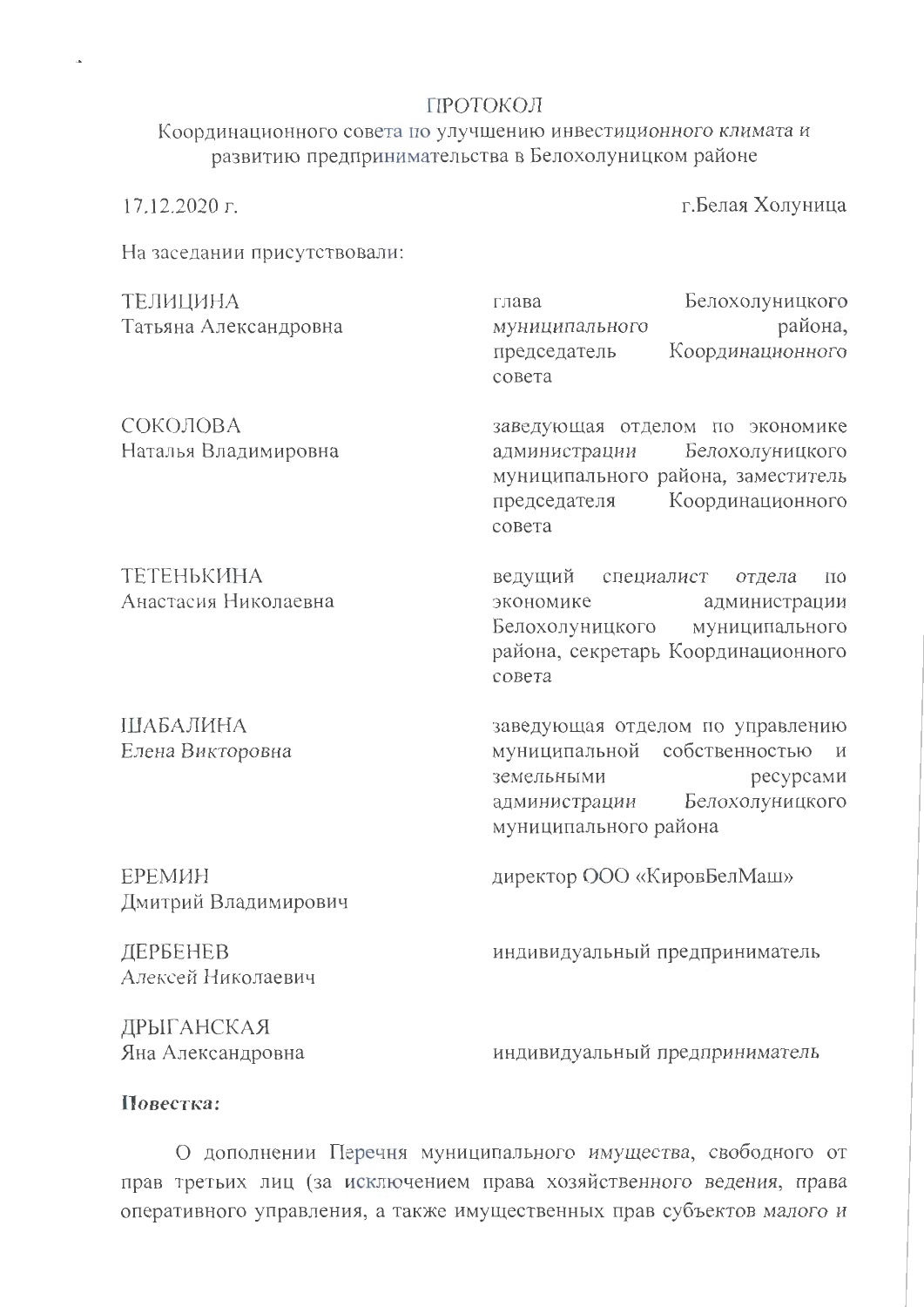среднего предпринимательства), предназначенного для его предоставления во владение и (или) пользование субъектам малого и среднего предпринимательства.

## СЛУШАЛИ:

Шабалина Е.В.: В соответствии с решением Белохолуницкой районной Думы от 31.07.2019 №237 «Об утверждении Порядка формирования, ведения, ежегодного дополнения и опубликования перечня муниципального имущества, свободного от прав третьих лиц (за исключением права хозяйственного ведения, права оперативного управления, а также имущественных прав субъектов малого и среднего предпринимательства), предназначенного для его предоставления во владение и (или) пользование субъектам малого и среднего предпринимательства» (далее - Перечень), Белохолуницкого муниципального администрация района просит согласовать включение в Перечень следующих объектов:

| $N_2$<br>п.п.  | Объект               | Кадастровый<br>номер | Адрес                                                         | Площадь,<br>KB.M. | Срок<br>пользования | 3a             | против        | воздержался    |
|----------------|----------------------|----------------------|---------------------------------------------------------------|-------------------|---------------------|----------------|---------------|----------------|
| $\mathbf{1}$   | помещение            | 43:03:310108:380     | Кировская область,<br>г. Белая Холуница,<br>ул. Глазырина д.4 | 96,0              | $5$ лет             | $\overline{7}$ | $\Omega$      | $\overline{0}$ |
| $\overline{2}$ | помещение            | 43:03:310108:168     | Кировская область,<br>г. Белая Холуница,<br>ул. Юбилейная 19а | 31,5              | 5 лет               | $\overline{7}$ | $\theta$      | $\mathbf{0}$   |
| $\overline{3}$ | помещение            | 43:03:310145:150     | Кировская область,<br>г. Белая Холуница,<br>ул. Глазырина 116 | 270,70            | 25 лет              | $\overline{7}$ | $\Omega$      | $\Omega$       |
| $\overline{4}$ | земельный<br>участок | 43:03:370207:159     | Кировская область,<br>Белохолуницкий<br>район, д. Гуренки     | 2959              | 10 лет              | $\overline{7}$ | $\Omega$<br>× | $\mathbf{0}$   |
| 5              | земельный<br>участок | 43:03:450101:271     | Кировская область,<br>Белохолуницкий<br>район, с. Троица      | 5500              | 49 лет              | $\overline{7}$ | $\Omega$      | $\mathbf{0}$   |